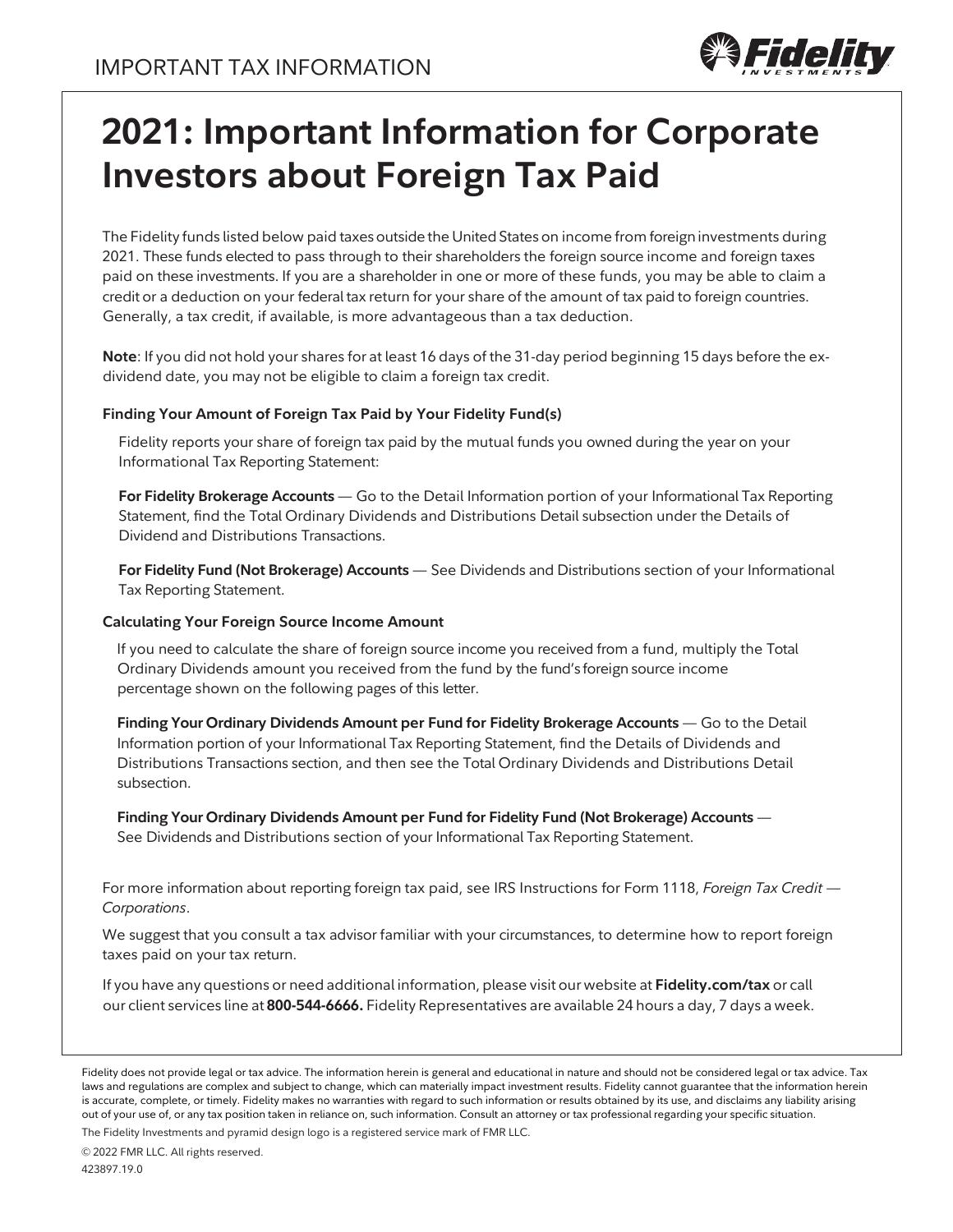| <b>Fund Name</b>                                           | Symbol       | <b>Distribution</b><br>Date | <b>Foreign Source</b><br><b>Income Percentage</b><br>(Corporation) |
|------------------------------------------------------------|--------------|-----------------------------|--------------------------------------------------------------------|
|                                                            |              | 02/05/21                    | 8.18%                                                              |
|                                                            |              | 03/05/21                    | 8.18%                                                              |
|                                                            |              | 04/05/21                    | 8.18%                                                              |
|                                                            |              | 05/07/21                    | 8.18%                                                              |
|                                                            |              | 06/04/21                    | 8.18%                                                              |
| Fidelity Asset Manager® 20%                                | <b>FASIX</b> | 07/02/21                    | 8.18%                                                              |
|                                                            |              | 08/06/21                    | 8.18%                                                              |
|                                                            |              | 09/03/21                    | 8.18%                                                              |
|                                                            |              | 10/01/21                    | 8.18%                                                              |
|                                                            |              | 11/05/21                    | 8.18%                                                              |
|                                                            |              | 12/30/21                    | 8.18%                                                              |
|                                                            |              | 02/05/21                    | 10.50%                                                             |
|                                                            |              | 03/05/21                    | 10.50%                                                             |
|                                                            |              | 04/05/21                    | 10.50%                                                             |
|                                                            |              | 05/07/21                    | 10.50%                                                             |
|                                                            |              | 06/04/21                    | 10.50%                                                             |
| Fidelity Asset Manager® 30%                                | <b>FTANX</b> | 07/02/21                    | 10.50%                                                             |
|                                                            |              | 08/06/21                    | 10.50%                                                             |
|                                                            |              | 09/03/21                    | 10.50%                                                             |
|                                                            |              | 10/01/21                    | 10.50%                                                             |
|                                                            |              | 11/05/21                    | 10.50%                                                             |
|                                                            |              | 12/30/21                    | 10.50%                                                             |
|                                                            | <b>FFANX</b> | 04/05/21                    | 12.36%                                                             |
|                                                            |              | 07/02/21                    | 12.36%                                                             |
| Fidelity Asset Manager® 40%                                |              | 10/01/21                    | 12.36%                                                             |
|                                                            |              | 12/30/21                    | 12.36%                                                             |
|                                                            | <b>FASMX</b> | 04/05/21                    | 14.30%                                                             |
| Fidelity Asset Manager® 50%                                |              | 07/02/21                    | 14.30%                                                             |
|                                                            |              |                             |                                                                    |
|                                                            |              | 10/01/21                    | 14.30%                                                             |
|                                                            |              | 12/30/21<br>12/30/21        | 14.30%                                                             |
| Fidelity Asset Manager® 60%                                | <b>FSANX</b> |                             | 15.61%                                                             |
| Fidelity Asset Manager® 70%                                | <b>FASGX</b> | 12/30/21                    | 16.18%                                                             |
| Fidelity Asset Manager® 85%                                | <b>FAMRX</b> | 12/30/21                    | 18.78%                                                             |
| Fidelity® Canada Fund                                      | <b>FICDX</b> | 12/03/21                    | 100.00%                                                            |
| Fidelity® China Region Fund                                | <b>FHKCX</b> | 12/03/21                    | 100.00%                                                            |
| Fidelity® Disruptive Automation Fund: All Classes          | Various      | 07/09/21                    | 33.87%                                                             |
| Fidelity® Diversified International Fund: All Classes      | Various      | 12/03/21                    | 100.00%                                                            |
| Fidelity® Diversified International K6 Fund                | <b>FKIDX</b> | 12/03/21                    | 100.00%                                                            |
| Fidelity® Emerging Asia Fund                               | <b>FSEAX</b> | 12/03/21                    | 96.62%                                                             |
| Fidelity® Emerging Europe, Middle East, Africa (EMEA) Fund | FEMEX        | 05/12/21                    | 100.00%                                                            |
| Fidelity® Emerging Markets Discovery Fund                  | <b>FEDDX</b> | 12/03/21                    | 100.00%                                                            |
| Fidelity® Emerging Markets Equity Central Fund             | QFIXQ        | 12/15/21                    | 100.00%                                                            |
| Fidelity® Emerging Markets Fund: All Classes               | Various      | 12/03/21                    | 100.00%                                                            |
| Fidelity® Emerging Markets Index Fund                      | FPADX        | 12/03/21                    | 98.75%                                                             |
| Fidelity® Europe Fund                                      | <b>FIEUX</b> | 12/03/21                    | 56.51%                                                             |
| Fidelity Flex <sup>SM</sup> International Fund             | <b>FULTX</b> | 12/10/21                    | 93.83%                                                             |
| Fidelity Flex <sup>SM</sup> International Index Fund       | <b>FITFX</b> | 12/03/21                    | 99.45%                                                             |
|                                                            |              | 12/28/21                    | 0.00%                                                              |
| Fidelity® Global Commodity Stock Fund                      | <b>FFGCX</b> | 12/03/21                    | 89.54%                                                             |

## **2021 Fidelity Funds Foreign Source Income Percentages for Corporate Accounts**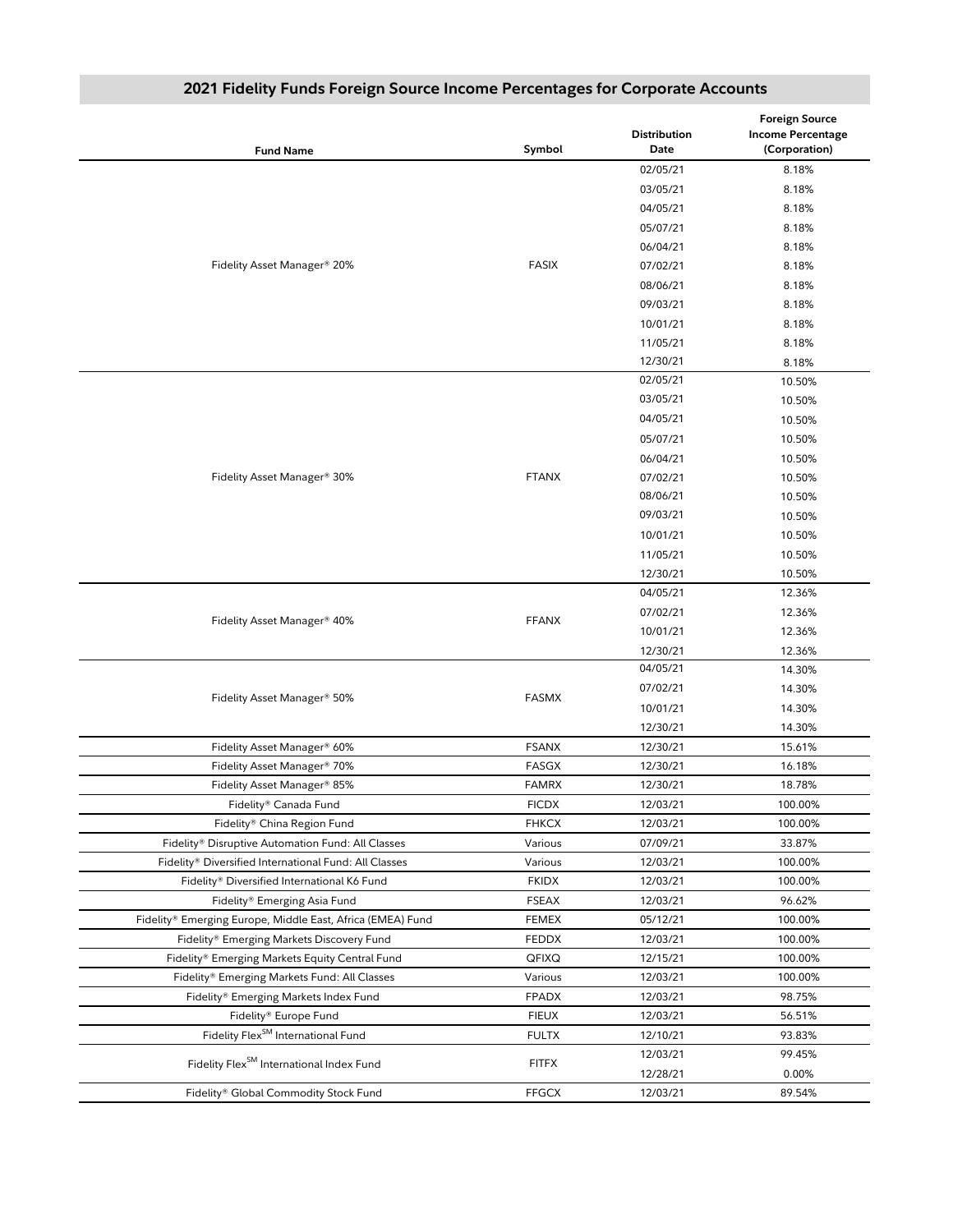| <b>Fund Name</b>                                     | Symbol       | <b>Distribution</b><br>Date | <b>Foreign Source</b><br><b>Income Percentage</b><br>(Corporation) |
|------------------------------------------------------|--------------|-----------------------------|--------------------------------------------------------------------|
|                                                      |              | 12/03/21                    | 100.00%                                                            |
| Fidelity® Global ex U.S. Index Fund                  | <b>FSGGX</b> | 12/28/21                    | 67.84%                                                             |
|                                                      |              | 02/05/21                    | 10.29%                                                             |
|                                                      |              | 03/05/21                    | 10.29%                                                             |
|                                                      |              | 04/05/21                    | 10.29%                                                             |
|                                                      |              | 05/07/21                    | 10.29%                                                             |
|                                                      |              | 06/04/21                    | 10.29%                                                             |
| Fidelity® Health Savings Fund: All Classes           | Various      | 07/02/21                    | 10.29%                                                             |
|                                                      |              | 08/06/21                    | 10.29%                                                             |
|                                                      |              | 09/03/21                    | 10.29%                                                             |
|                                                      |              | 10/01/21                    | 10.29%                                                             |
|                                                      |              | 11/05/21                    | 10.29%                                                             |
|                                                      |              | 12/30/21                    | 10.29%                                                             |
|                                                      |              | 02/05/21                    | 7.23%                                                              |
|                                                      |              | 03/05/21                    | 7.23%                                                              |
|                                                      |              | 04/05/21                    | 7.23%                                                              |
|                                                      |              | 05/07/21                    | 7.23%                                                              |
|                                                      |              | 06/04/21                    | 7.23%                                                              |
| Fidelity® Health Savings Index Fund                  | <b>FHSNX</b> | 07/02/21                    | 7.23%                                                              |
|                                                      |              | 08/06/21                    | 7.23%                                                              |
|                                                      |              | 09/03/21                    | 7.23%                                                              |
|                                                      |              | 10/01/21                    | 7.23%                                                              |
|                                                      |              | 11/05/21                    | 7.23%                                                              |
|                                                      |              | 12/30/21                    | 7.23%                                                              |
| Fidelity® Infrastructure Fund                        | <b>FNSTX</b> | 12/10/21                    | 91.69%                                                             |
| Fidelity® International Capital Appreciation Fund    | <b>FIVFX</b> | 12/03/21                    | 36.53%                                                             |
| Fidelity® International Capital Appreciation K6 Fund | <b>FAPCX</b> | 12/03/21                    | 35.34%                                                             |
|                                                      |              | 12/03/21                    | 89.99%                                                             |
| Fidelity® International Discovery Fund: All Classes  | Various      | 12/28/21                    | 0.00%                                                              |
| Fidelity® International Discovery K6 Fund            | <b>FDKFX</b> | 12/10/21                    | 75.55%                                                             |
| Fidelity® International Enhanced Index Fund          | <b>FIENX</b> | 12/10/21                    | 100.00%                                                            |
| Fidelity® International Equity Central Fund          | QFEIQ        | 12/10/21                    | 72.46%                                                             |
| Fidelity® International Growth Fund                  | <b>FIGFX</b> | 12/03/21                    | 100.00%                                                            |
| Fidelity® International Index Fund                   |              | 04/09/21                    | 100.00%                                                            |
|                                                      | <b>FSPSX</b> | 12/10/21                    | 92.13%                                                             |
| Fidelity® International Real Estate Fund             | <b>FIREX</b> | 09/10/21                    | 100.00%                                                            |
|                                                      |              | 12/10/21                    | 79.38%                                                             |
|                                                      | <b>FISMX</b> | 12/03/21                    | 75.90%                                                             |
| Fidelity® International Small Cap Fund               |              | 12/28/21                    | 0.00%                                                              |
| Fidelity® International Small Cap Opportunities Fund | <b>FSCOX</b> | 12/03/21                    | 100.00%                                                            |
| Fidelity® International Sustainability Index Fund    | <b>FNIDX</b> | 12/10/21                    | 100.00%                                                            |
| Fidelity® International Value Fund                   | <b>FIVLX</b> | 12/03/21                    | 100.00%                                                            |
|                                                      | <b>FJPNX</b> | 09/03/21                    | 70.63%                                                             |
| Fidelity® Japan Fund                                 |              | 12/03/21                    | 70.63%                                                             |
| Fidelity® Japan Smaller Companies Fund               | <b>FJSCX</b> | 12/03/21                    | 100.00%                                                            |
|                                                      | <b>FLATX</b> | 12/03/21                    | 86.75%                                                             |
| Fidelity® Latin America Fund                         |              | 12/30/21                    | 0.00%                                                              |
|                                                      |              | 04/09/21                    | 0.00%                                                              |
| Fidelity® Multi-Asset Index Fund                     | <b>FFNOX</b> | 12/30/21                    | 47.24%                                                             |

### **2021 Fidelity Funds Foreign Source Income Percentages for Corporate Accounts**